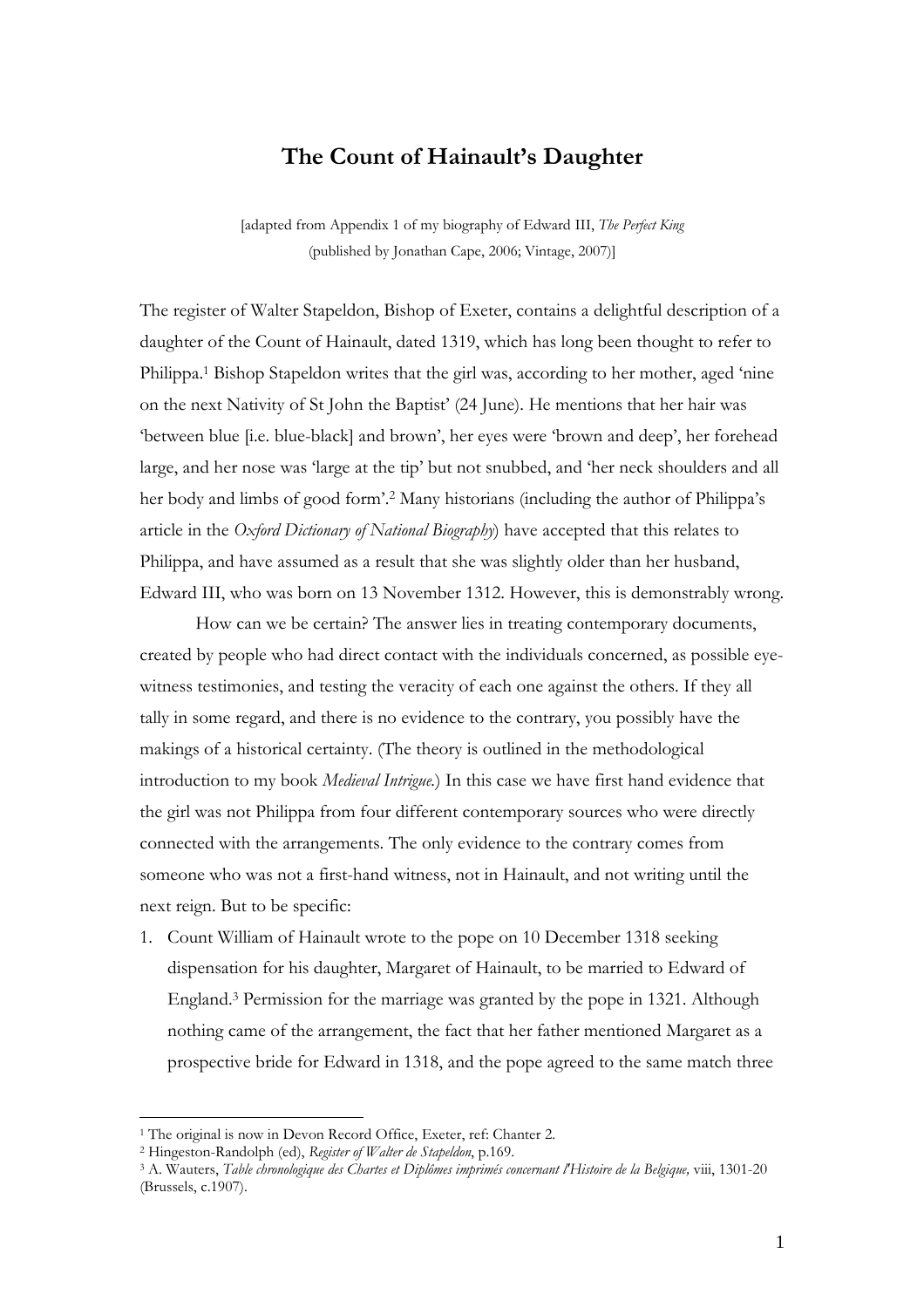years later, is very good evidence that the girl examined by Bishop Stapeldon was Margaret, not her sister.

- 2. Margaret was the eldest daughter of the Count of Hainault. Although people have questioned this, there is a very strong prima facie case: if Philippa had been the eldest she would have inherited the county on the death of their brother William in 1345 (under the *declaratio legum* issued by Baldwin, count of Flanders amd Hainault, in 1200).<sup>4</sup> She did not. Nor is there any evidence of any discussion about Philippa inheriting Hainault. This is significant as we know from other sources that Margaret of Hainault was born in 1311.<sup>5</sup> It follows that Philippa was born in 1312 or later, and so cannot have been 'nine on the next Nativity of St John the Baptist' in 1319.
- 3. Bishop Stapeldon made two trips to the courts of Flanders and Hainault in 1319: one from January to March, and another in the summer. Those who have accepted that Bishop Stapeldon's description relates to Philippa have assumed that the description was made on Stapeldon's return to England after his first trip in March 1319. This would mean that the girl he described was born on 24 June 1310 (which, of course, contradicts the evidence that Philippa was born after 1311, as noted above). They have also ignored the evidence that Edward II sent Stapeldon back to see Count William of Hainault a second time in 1319, urging the count to pay special heed to 'certain matters' which Stapeldon would discuss with him.<sup>6</sup> Stapeldon received his letters of safe-conduct – the equivalent of a passport – on 27 May, when he was at York.<sup>7</sup> These letters stated he should return from his mission by Michaelmas (29 September). In the register Stapeldon's description of the Hainaulter girl appears on folio 142, after entries for June and July 1319.<sup>8</sup> The description therefore dates from his second trip to Hainault. This took place between 6 July (when he was at Canterbury) and 7 August (when he was in London). He did not return to see the king at York, but returned to the West Country, and sent his report by letter: hence the appearance of a copy in his register.<sup>9</sup> Therefore his reference to the girl as nine on the 'next' 24 June refers to her being nine on 24 June 1320 – and it follows that

<sup>4</sup> Robert Lee Wolff, 'Baldwin of Flanders and Hainaut, First Latin Emperor of Constantinople: His Life, Death, and Resurrection, 1172-1225', *Speculum,* 27, 3 (1952), pp. 281-322 at p. 284. This states that 'a daughetr inherits if there is no son' and in a later clause refers to precedence of age in respect of daughters as well as sons.

<sup>5</sup> Nederlandse Genealogische Vereniging, 'Karel de Grote (I)', *Gens Nostra*, nos. 10/11, Oct/Nov 1990, p.382.

<sup>6</sup> *CCR 1318-23*, p.132.

<sup>7</sup> *CPR 1317-21*, p.336.

<sup>8</sup> Devon Record Office: Chanter 2, f.142r.

<sup>9</sup> See Hingeston-Randolph, *Register of Walter Stapeldon*, p,555 for his itinerary.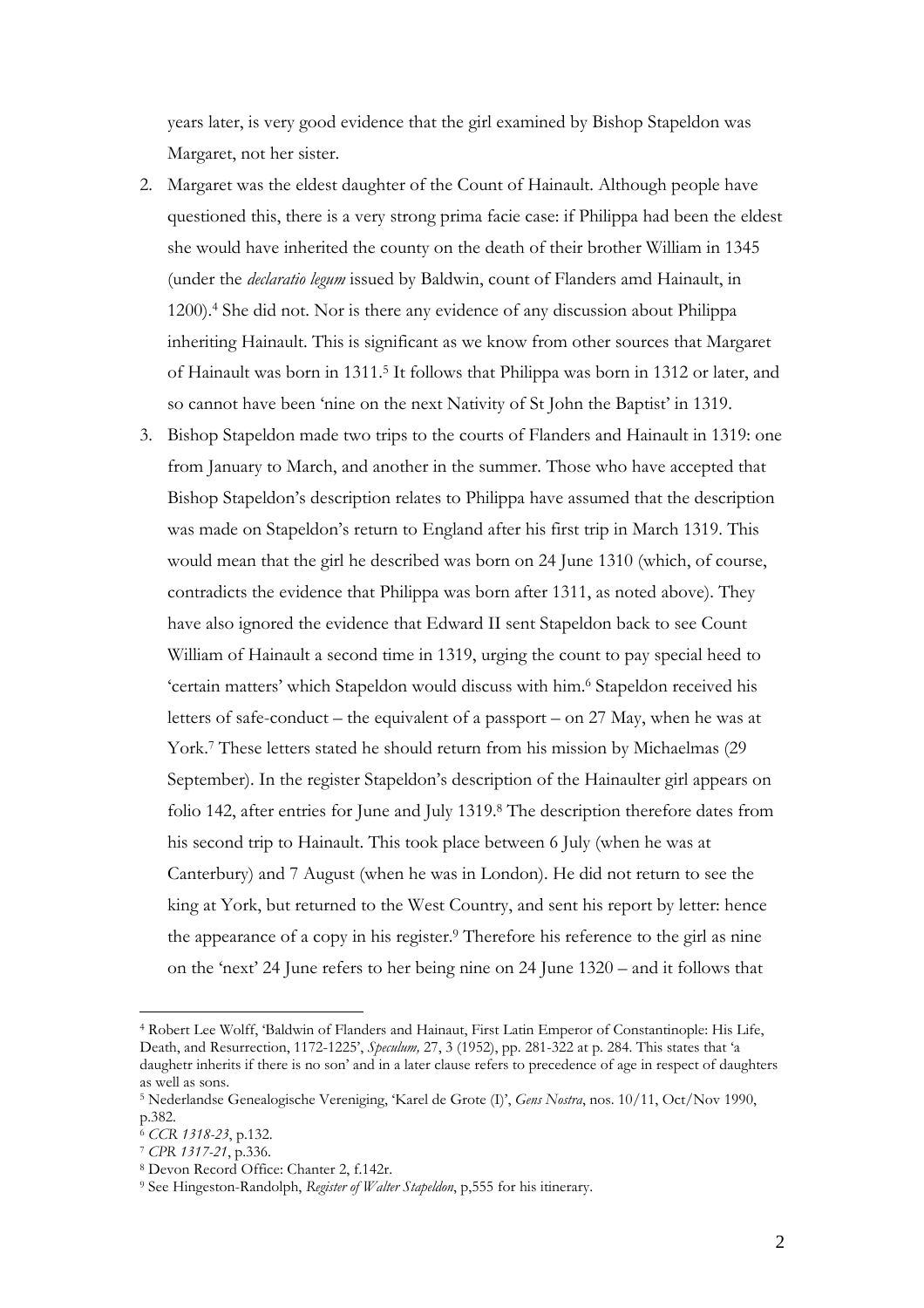the girl he was describing was born on 24 June 1311. This was Count William's eldest daughter, Margaret, who was born in that year, as mentioned above.

- 4. Jean Froissart, who knew Philippa in her later years, states in his chronicle that she was in her fourteenth year at the time of her marriage in 1328.<sup>10</sup> This implies that she was born between 25 January 1314 and 24 January 1315, and thus about three years younger than her sister Margaret, and about two years younger than Edward. This tallies with the implication above that Philippa was born after March 1312.
- 5. Stapeldon's register is stored in Devon Record Office. The entry in question has an annotation in the margin that states that the description relates to Philippa. However the annotation is not in the same hand as the main text but a later one (probably that of Bishop Grandison). Therefore the attribution to Philippa is not part of the original description but a jotting by a later commentator who did not know that another daughter of the count of Hainault had been considered as a potential bride. This jotting has been the sole cause of the problem all these years.

To sum up, we have four separate corroborating first-hand statements or implications in eye-witness accounts that the girl Stapeldon was looking over as a potential bride in 1319 was Margaret of Hainault. These four are Count William, the pope, Bishop Stapeldon himself, through the internal evidence of his own description, and the chronicler, Froissart. Considering that one of those, Count William, was the girl's father, you would have thought that that made for as clear a case as you could wish for. Clearly the clerk who inserted the note that Stapeldon's description related to Philippa was doing so on an assumption that only one of the count's daughters was ever proposed as Edward's marriage partner. It is gratifying to see some academics noticing that the reference cannot apply to Philippa, such as J. R. S. Philipps in his book on Edward II (Yale University Press, p. 337). But all over the internet and in many other books you will see the erroneous assumption that it does apply to her. There have even been people (the Black Cultural Archives) who have claimed on this basis that Philippa was a black woman and that her son was called the Black Prince because his mother was black – despite everything we know about them, their genetic background and culture of the period.<sup>11</sup> It makes you wonder what the value of historical accuracy is, when even people with an interest in the past cannot be bothered to sort the wheat from the chaff, and even *ODNB* authors do not amend their analysis to reflect the evidence.

<sup>10</sup> Luce (ed.), *Froissart*, i, p.285.